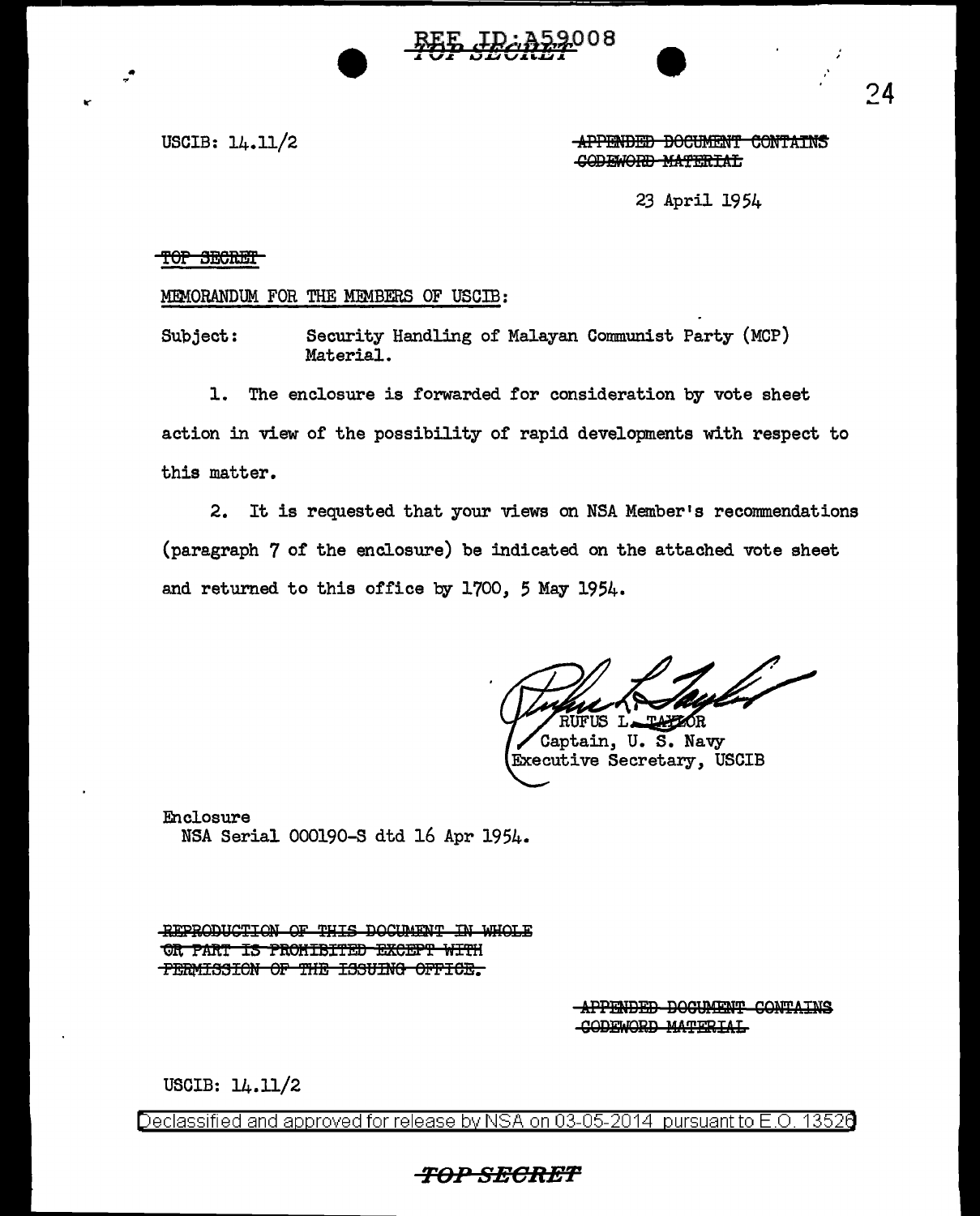## TOP SECRET PRO

Serial:000190-S ·i6' April 1954

TOP SECRET FROTH

-<br>-<br>"

EO 3.3(h)(2) PL 86-36/50 USC 3605

MEMORANDUM FOR THE MEMBERS: OF USCIB

SUBJECT: Security Handling of Malayan Communist Party• (MCP) Material

6. Ir this assumption is correcit, I believe that this less sensitive sub-category of Category III should be established as one which, at the discretion of either party, could be handled normally without any special procedures or codewords. Thus, in order to avoid administrative and technical problems arising out of compartmentation procedures, USCIB, at least initially, would not designate or handle this material in a manner different from other TOP SECRET FROTH material.

**'f()P SEERE'F FRS'f 11** 

TOP SEGRET CONTROL NUMBER 54-1024A COPY  $25$  OF  $1.6$  COPIES PAGE 1 OF 2 *PAGES*